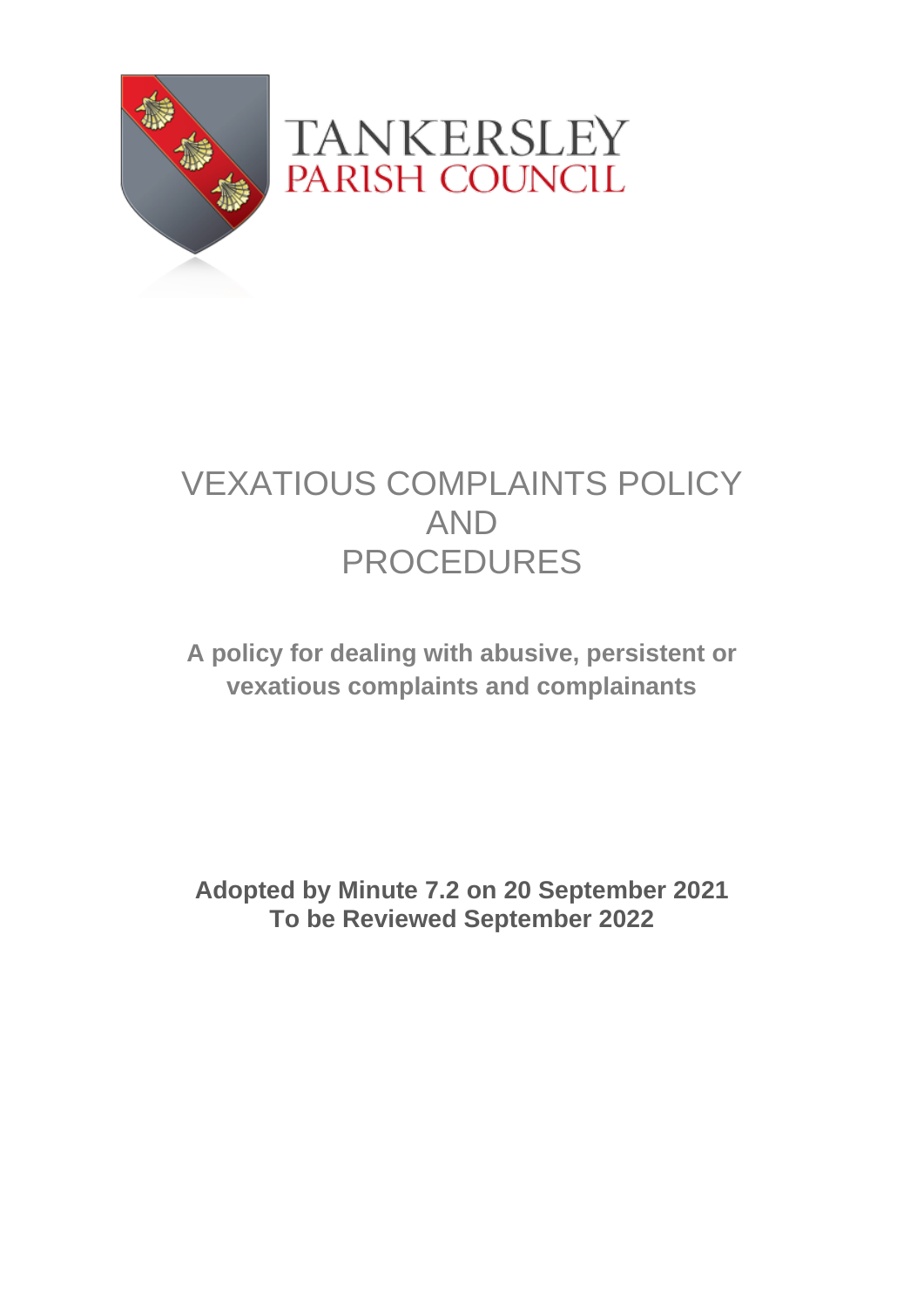# **Tankersley Parish Council Complaints Policy and Procedures**

## **Tankersley Parish Council adopted the following policy with effect from 20 September 2021.**

#### **1. Introduction**

This policy identifies situations where a complainant, either individually or as part of a group, or a group of complainants, might be considered to be habitual or vexatious. The following clauses form the Parish Council's policy for ways of responding to these situations.

- 1.1 In this policy the term habitual means 'done repeatedly or as a habit'. The term vexatious is recognised in law and means 'denoting an action or the bringer of an action that is brought without sufficient grounds for winning, purely to cause annoyance to the defendant'.
- 1.2 This policy intends to assist in identifying and managing persons who seek to be disruptive to the Parish Council through pursuing an unreasonable course of conduct
- 1.3 The term complaint in this policy includes requests made under the Freedom of Information Act 2000 and the Data Protection Act 1998 and reference to the Complaints Procedure is, where relevant, to be interpreted as meaning a request under those Acts.
- 1.4 Habitual or vexatious complaints can be a problem for Parish Council staff and members. The difficulty in handling such complainants is that they are time consuming and wasteful of recourses in terms of Officer and Member time.

While the Parish Council endeavours to respond with patience and sympathy to the needs of all complainants there are times when there is nothing further which can reasonably be done to assist or to rectify a real or perceived problem.

1.5 Raising of legitimate queries or criticisms of a complaints procedure as it progresses, for example if agreed timescales are not met, should not in itself lead to someone being regarded as a vexatious or an unreasonably persistent complainant.

> Similarly, the fact that a complainant is unhappy with the outcome of a complaint and seeks to challenge it once, or more than once, should not necessarily cause him or her to be labelled vexatious or unreasonably persistent.

1.6 The aim of this policy is to contribute to the overall aim of dealing with all complainants in ways which are demonstrably consistent, fair andreasonable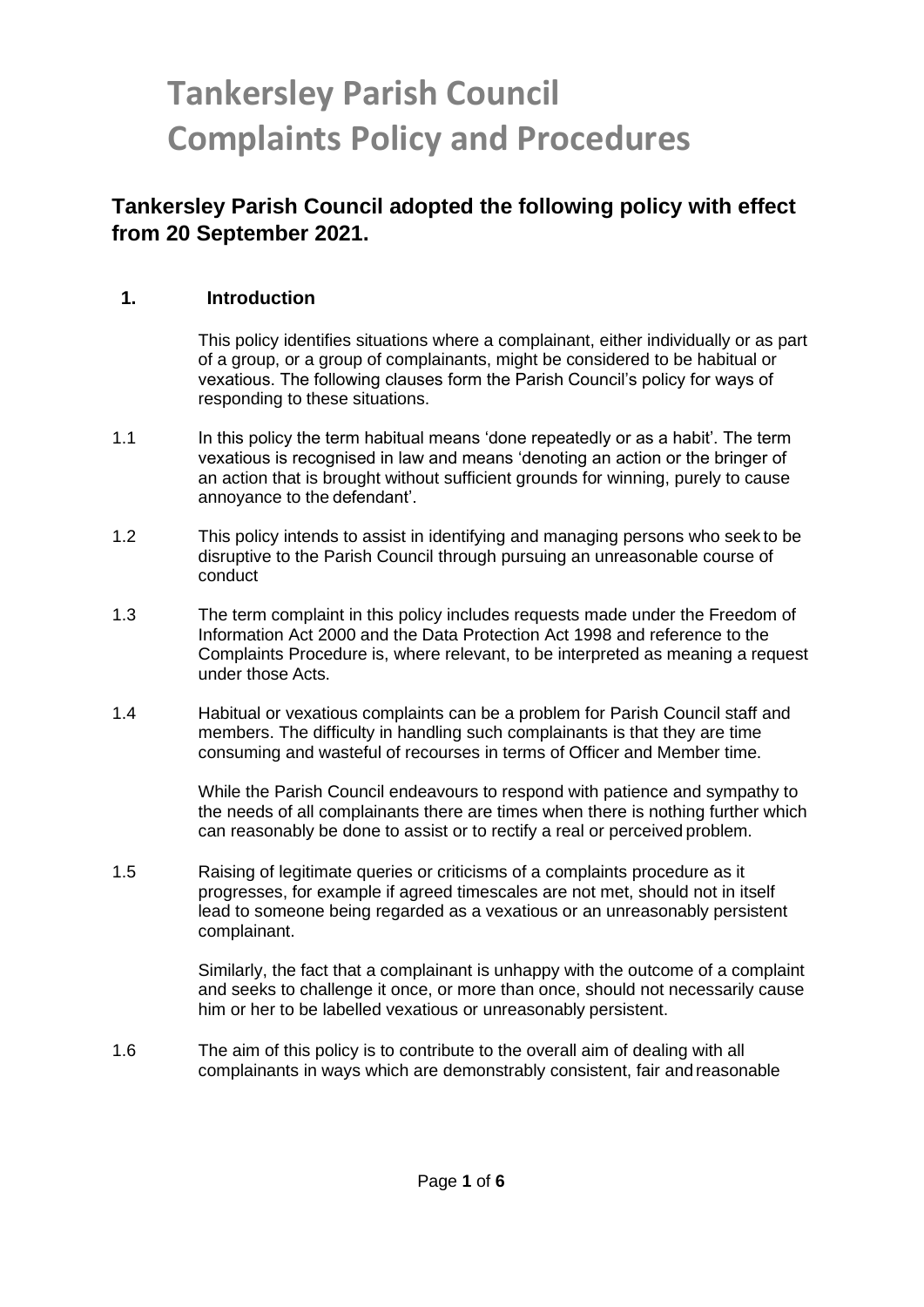## **2. Habitual or Vexatious Complainants**

2.1 For the purpose of this policy the following definitions of habitual or vexatious complainants will be used:

The repeated and/or obsessive pursuit of:

- 2.1.1 unreasonable complaints and/or unrealistic outcomes; and/or
- 2.1.2 reasonable complaints in an unreasonable manner.
- 2.2 Prior to considering its implementation the Parish Council will send a summary of this policy to the complainant to give them prior notification of its possible implementation
- 2.3 Where complaints continue and have been identified as habitual or vexatious in accordance with the criteria set out in Section 3, the Clerk with the approval of the Parish Council will seek agreement to treat the complainant as a habitual or vexatious complainant for the appropriate course of action to be taken.

Section 4 details the options available for dealing with habitual or vexatious complaints.

- 2.4 The Clerk on behalf of the Parish Council will notify complainants, in writing, of the reasons why their complaint has been treated as habitual or vexatious and the action that will be taken. The Monitoring Officer for Barnsley Metropolitan Borough Council and the Ward Councillors will also be informed that a constituent has been designated as an habitual or vexatious complainant
- 2.5 The status of the complainant will be kept under review. If a complainant subsequently demonstrates a more reasonable approach, then their status will be reviewed.

## **3. Definitions**

3.1 Tankersley Parish Council defines unreasonably persistent and vexatious complainants as those complainants who, because of the frequency or nature of their contacts with the Parish Council, hinder the Parish Council's consideration of their or other people's complaints.

> The description 'unreasonably persistent' and 'vexatious' may apply separately or jointly to a particular complainant.

- 3.2 Examples include the way in which, or frequency with which, complainants raise their complaints with staff or how complainants respond when informed of the Council's decision about the complaint.
- 3.3 Features of an unreasonably persistent and/or vexatious complainant include the following (the list is not exhaustive, nor does one single feature on its own necessarily imply that the person will be considered as being in this category):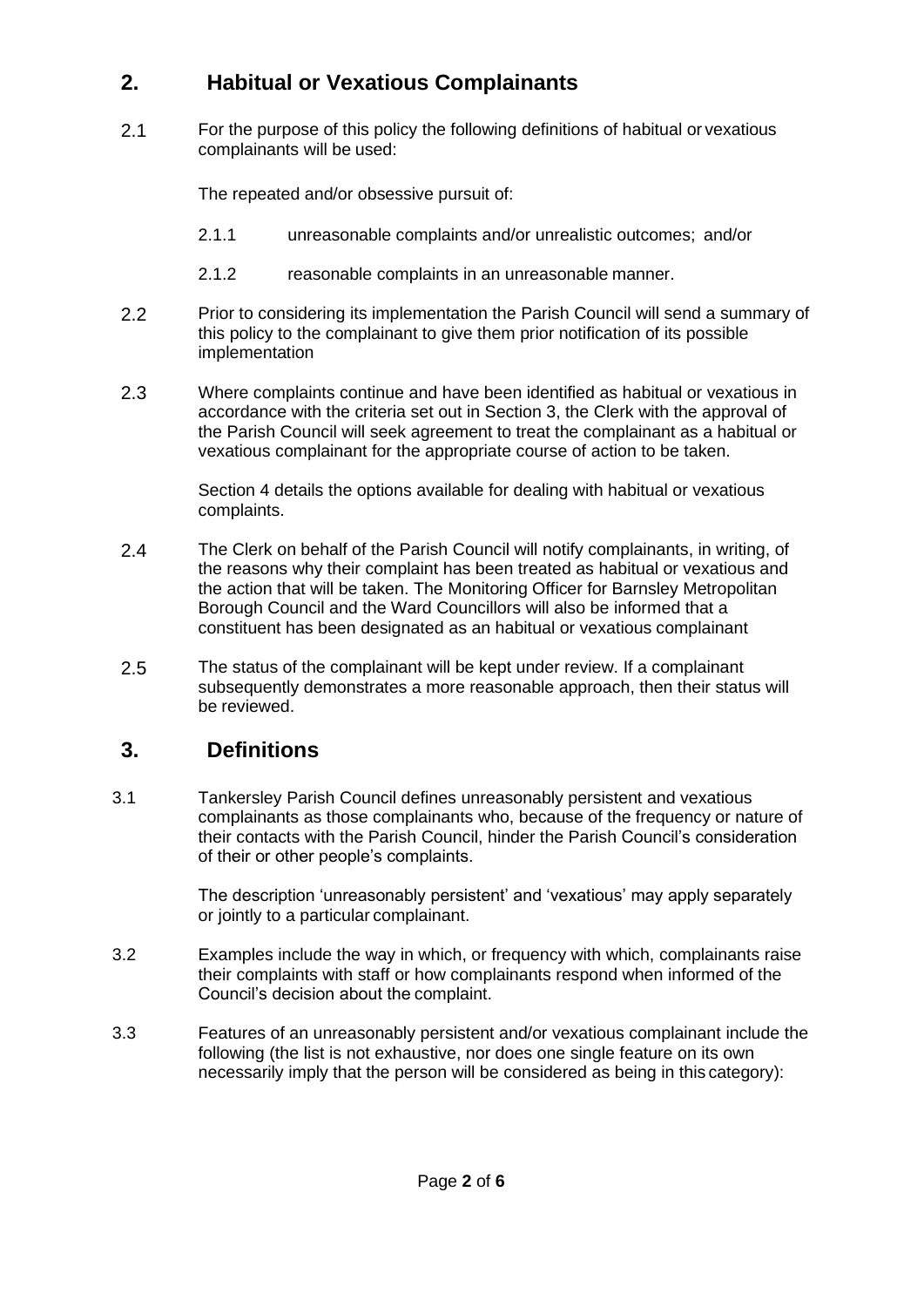#### **An unreasonably persistent and/or vexatious complainant may:**

- 3.3.1 have insufficient or no grounds for their complaint and be making the complaint only to annoy (or for reasons that he or she does not admit or make obvious).
- 3.3.2 refuse to specify the grounds of a complaint despite offers of assistance
- 3.3.3 refuse to co-operate with the complaints investigation process while still wishing their complaint to be resolved.
- 3.3.4 refuse to accept that issues are not within the remit of the complaints policy and procedure despite having been provided with information about the scope of the policy and procedure.
- 3.3.5 refuse to accept that issues are not within the power of the Parish Council to investigate, change or influence
- 3.3.6 insist on the complaint being dealt with in ways which are incompatible with the complaints procedure or with good practice (e.g. insisting that there must not be any written record of the complaint).
- 3.3.7 make what appear to be groundless complaints about the staff dealing with the complaints, and seek to have them dismissed or replaced
- 3.3.8 make an unreasonable number of contacts with the Parish Council, by any means in relation to a specific complaint or complaints.
- 3.3.9 make persistent and unreasonable demands or expectations of staff and/or the complaints process after the unreasonableness has been explained to the complainant (an example of this could be a complainant who insists on immediate responses to questions, frequent and/or complex letters, faxes telephone calls or e-mails).
- 3.3.10 harass or verbally abuse or otherwise seek to intimidate staff dealing with their complaint, in relation to their complaint by use of foul or inappropriate language or by the use of offensive and racist language or publish their complaints in other forms of media.
- 3.3.11 raise subsidiary or new issues whilst a complaint is being addressed that were not part of the complaint at the start of the complaint process.
- 3.3.12 introduce trivial or irrelevant new information whilst the complaint is being investigated and expect this to be taken into account and commented on
- 3.3.13 change the substance or basis of the complaint without reasonable justification whilst the complaint is being addressed.
- 3.3.14 deny statements he or she made at an earlier stage in the complaint process.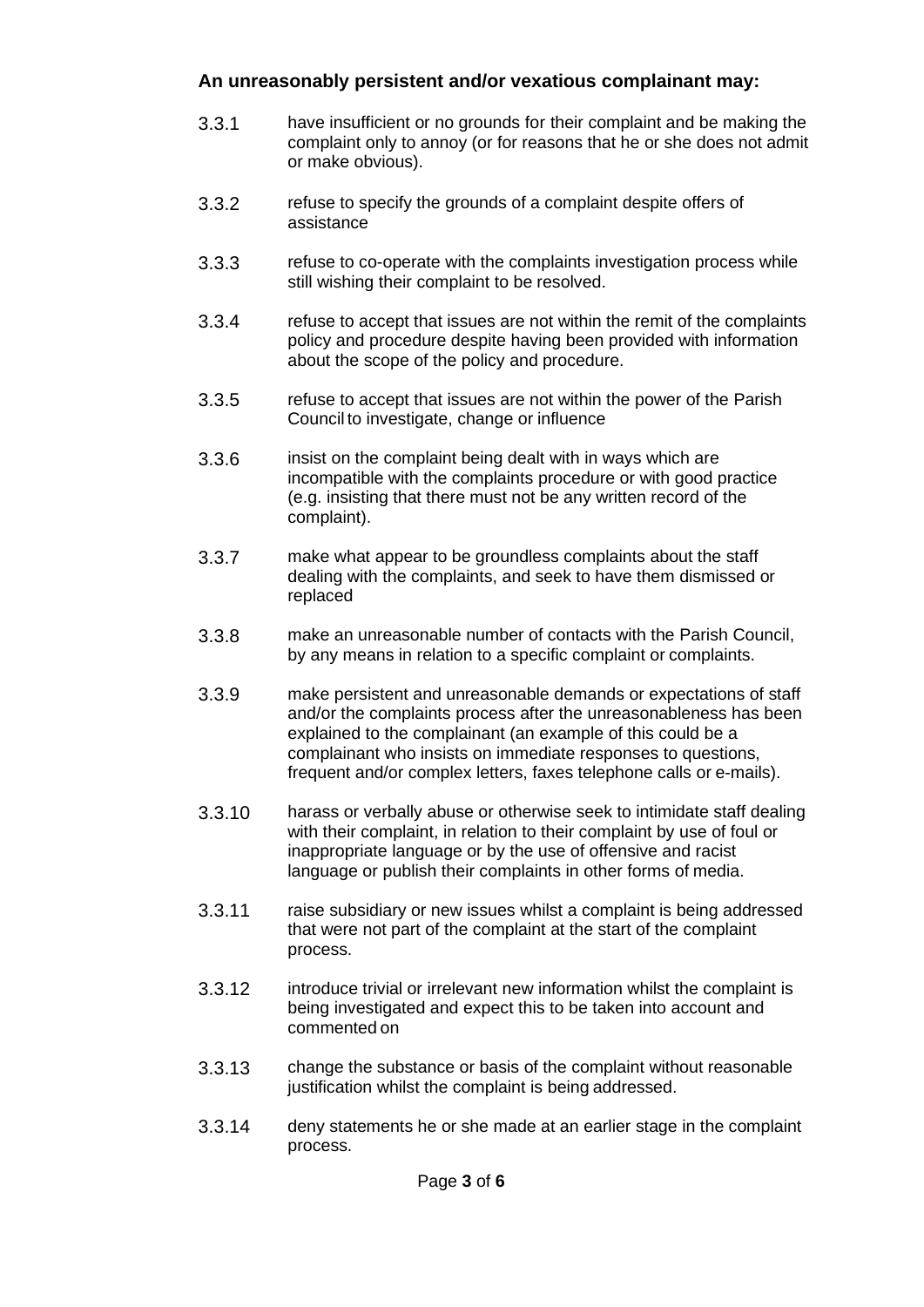- 3.3.15 are known to have electronically recorded meetings and conversations without the prior knowledge and consent of the other person(s) involved.
- 3.3.16 adopts a 'scattergun' approach, for instance, pursuing a complaint or complaints not only with the Parish Council, but at the same time with, for example, a Member of Parliament, other Councils, elected Councillors of this and other Councils, the Parish Council's Independent Auditor, the Monitoring Officer, the Police, other public bodies or solicitors.
- 3.3.17 refuse to accept the outcome of the complaint process after its conclusion, repeatedly arguing the point, complaining about the outcome, and/or denying that an adequate response has been given.
- 3.3.18 make the same complaint repeatedly, perhaps with minor differences, after the complaints procedure has been concluded and insist that the minor differences make these 'new' complaints which should be put through the full complaints procedure.
- 3.3.19 persistently approach the Parish Council through different routes or other persons about the same issue.
- 3.3.20 persist in seeking an outcome which Parish Council has explained is unrealistic for legal or policy (or other valid) reasons.
- 3.3.21 refuse to accept documented evidence as factual.
- 3.3.22 complain about or challenge an issue based on an historic and/or an irreversible decision or incident
- 3.3.23 combine some or all of these features

## 4. **Imposing Restrictions**

- 4.1 The Parish Council will ensure that the complaint is being, or has been, investigated properly according to the Parish Council's Complaint Policy and Procedures.
- 4.2 In the first instance the Clerk will consult with the Chairman of the Parish Council prior to issuing a warning to the complainant.

The Clerk will contact the complainant in writing, or by e-mail, to explain why this behaviour is causing concern and ask them to change this behaviour and outline the actions that the Parish Council may take if they do not comply.

4.3 If the disruptive behaviour continues, the Clerk will issue a reminder letter to the complainant advising them that the way in which they will be allowed to contact the Parish Council in future will be restricted.

> The Clerk will make this decision in consultation with the Chairman of the Council and inform the complainant in writing of what procedures have been put in place and for what period.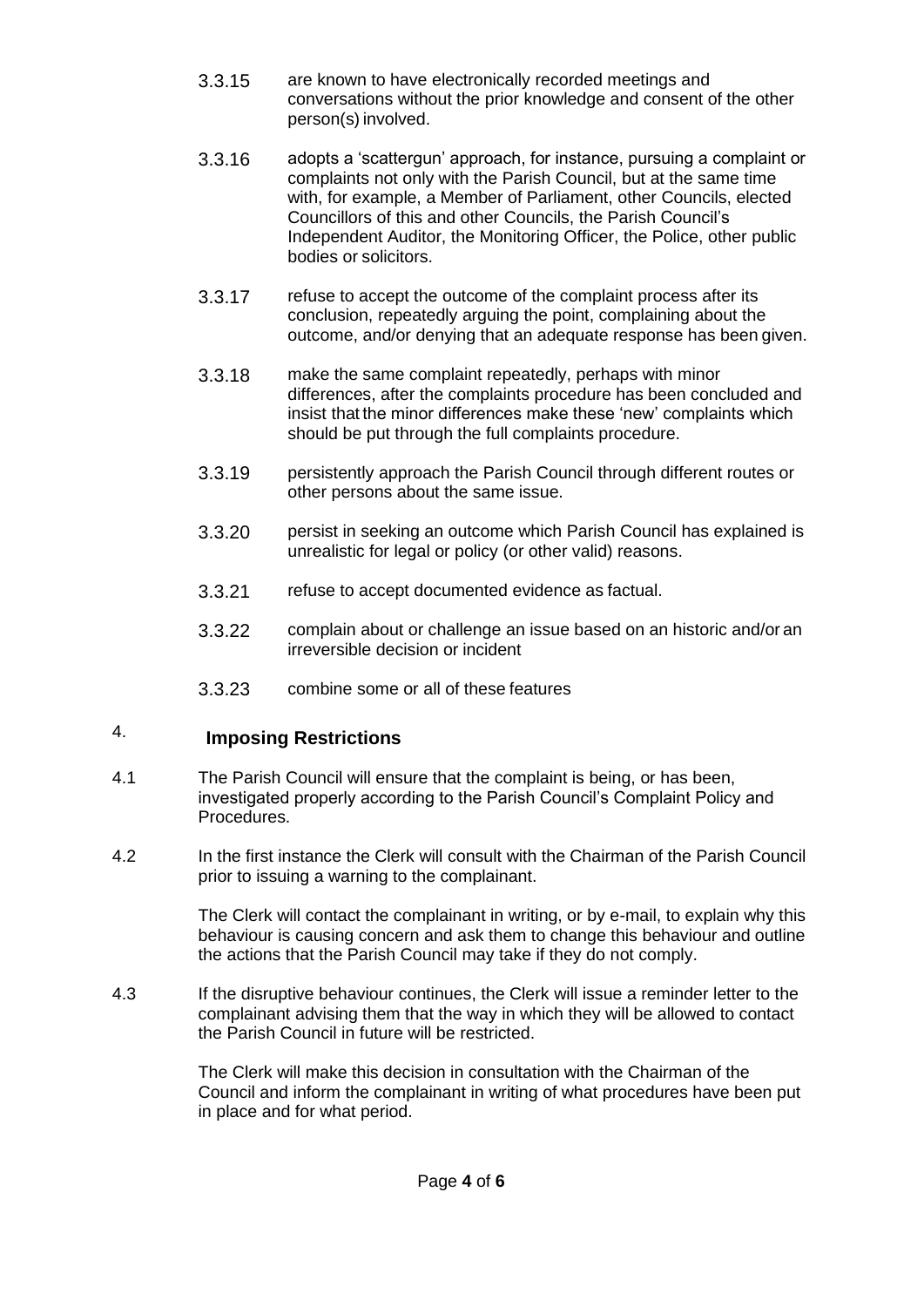4.4 Any restriction that is imposed on the complainant's contact with the Parish Council will be appropriate and proportionate and the complainant will be advised of the period of time over which that the restriction will be in place. In most cases restrictions will apply for between three to six months, but in exceptional cases this may be extended.

> In such cases the restrictions would be reviewed on a quarterly basis, or at the next Parish Council Meeting.

- 4.5 Restrictions will be tailored to deal with the individual circumstances of the complainant and may include:
	- 4.5.1 banning the complainant from making contact by telephone except through a third party e.g. a solicitor, a Councillor or a friend acting on their behalf.
	- 4.5.2 banning the complainant from sending emails to individuals and/or all Council Officers and insisting they only correspond by postal letter.
	- 4.5.3 requiring contact to take place with one named member of staff only.
	- 4.5.4 restricting telephone calls to specified days and/or times and/or duration requiring any personal contact to take place in the presence of an appropriate witness.
	- 4.5.5 letting the complainant know that the Parish Council will not respond to or acknowledge any further contact from them on the specific topic of that complaint (in this case, a designated member of staff will be identifiedwho will read future correspondence).
- 4.6 When the decision has been taken to apply this policy to a complainant, the Clerk will contact the complainant in writing to explain:
	- 4.6.1 why the decision has been taken.
	- 4.6.2 what action has been taken.
	- 4.6.3 the duration of that action.
- 4.7 The Clerk will enclose a copy of this policy in the letter to the complainant
- 4.8 Where a complainant continues to behave in a way that is unacceptable, the Clerk, in consultation with the Chairman of the Council and the Chairman of the Complaints Committee may decide to refuse all contact with the complainant and stop any investigation into his or her complaint.
- 4.9 Where the behaviour is so extreme or it threatens the immediate safety and welfare of staff, other options will be considered, e.g. the reporting of the matter to the police or taking legal action. In such cases, the complainant may not be given prior warning of that action